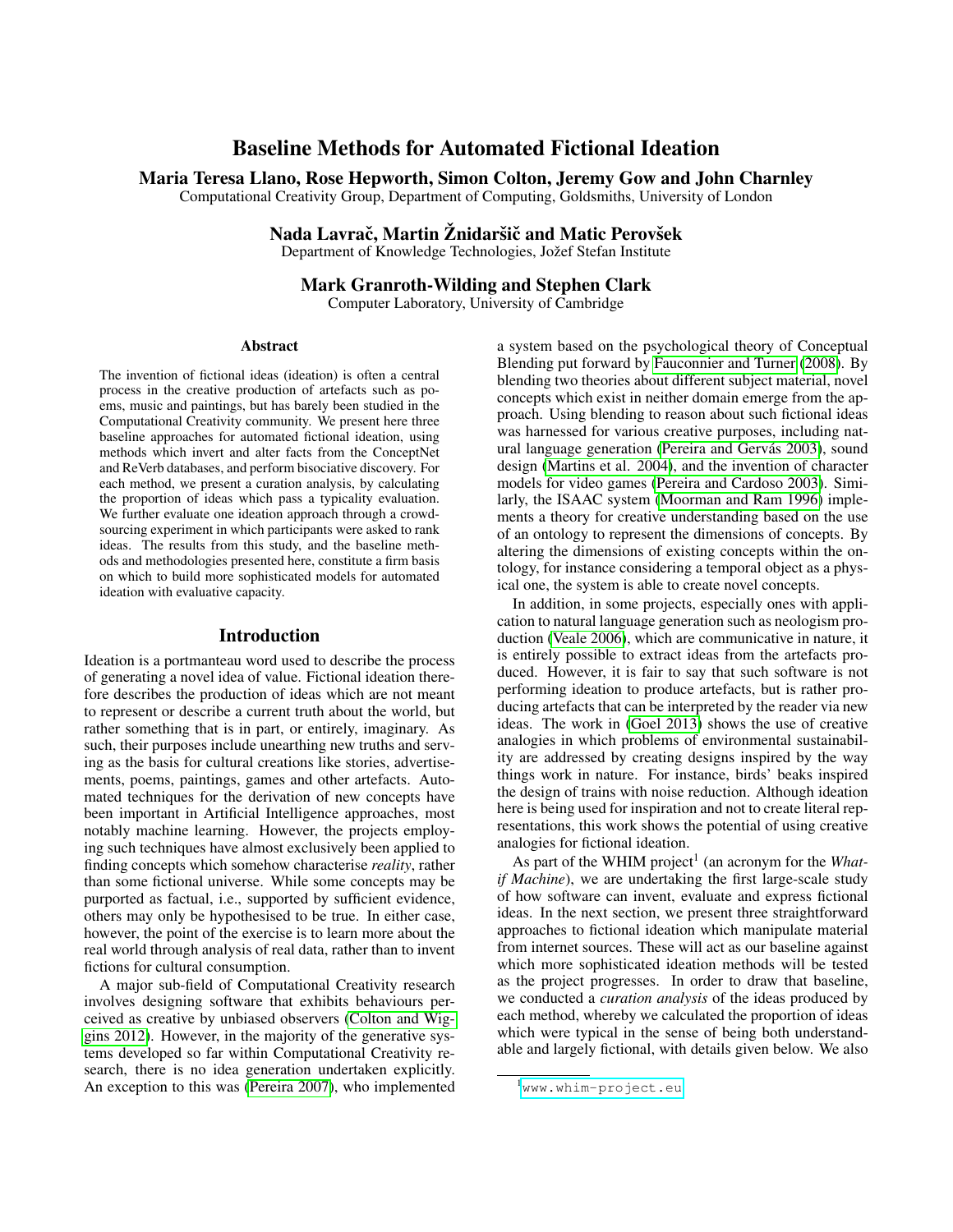

<span id="page-1-0"></span>Figure 1: Ideation flowcharts using ConceptNet.

present here a baseline methodology for estimating the true value of the ideas produced by our systems. To do this, we conducted a crowd-sourcing exercise involving 135 participants, where people were exposed to ideas in a controlled way, with the aim of evaluating components of ideas that could be used to predict overall value.

A good fictional idea distorts the world view around it in useful ways, and these distortions can be exploited to spark new ideas, to interrogate consequences and to tell stories. A central hypothesis of the WHIM project is that the narrative potential of an idea can be estimated automatically, and used as a reliable estimate of the idea's worth. Hence the crowdsourcing study had narrative potential as a focal point, and we tested an automated approach which estimates whether an idea has much narrative potential, or little. As discussed below, we found that, in general, people ranked those ideas that were assessed as having much potential higher than those assessed as having little. We present further statistical analysis of the results, which enables us to conclude by describing future directions for the WHIM project.

## Baseline Ideation Methods

We investigate here three methods which use data mined from the internet for generating What-if style fictional ideas. In the next section, we analyse the results from each method.

## Fictional Ideation using ConceptNet

ConceptNet<sup>2</sup> is a semantic network of common sense knowledge produced by sophisticated web mining techniques at the MIT media lab [\(Liu and Singh 2004\)](#page-8-9). Mined knowledge is represented as facts, which comprise relations between concepts in a network-like structure, e.g., [*camel, IsA, animal, 7.0*], [*animal, CapableOf, hear sound, 2.0*]. Currently, ConceptNet has 49 relations, including UsedFor, IsA, AtLocation, Desires, etc., and each fact is given a score, from 0.5 upwards, which estimates the likelihood of the relation being true, based on the amount of evidence mined. We have studied fictional ideation by *inverting* the world view modelled by ConceptNet, i.e., facts are transformed by negating their relations. For example, this can be done by introducing an action which was not previously possible, e.g., 'people can't fly' becomes *What if people could fly?* or stopping an action or desire which was previously common, e.g., 'people need to eat' becomes *What if people no longer needed to eat?*, etc. We investigated various inversion methods such as these, carried out using the FloWr flowcharting system described in [\(Charnley, Colton, and Llano 2014\)](#page-8-10).

Working in a story-generation context, we took inspiration from the opening line of Franz Kafka's 1915 novella *The Metamorphosis*:

"One morning, as Gregor Samsa was waking up from anxious dreams, he discovered that in his bed he had been changed into a monstrous verminous bug".

In figure [1,](#page-1-0) we present five flowcharts we used to generate ideas by inverting and combining ConceptNet facts about people, animals, vegetables and materials.

Flowchart A finds instances of animals by searching ConceptNet for facts [X, IsA, animal]. These are then rendered in the *TemplateCombiner* process as questions of the form: "What if there was a person who was half man and half X?" Flowchart B employs ConceptNet similarly, then uses a *WordListCategoriser* process to remove outliers such as [my\_husband,IsA,animal]. Then, for a given animal, A, facts of the form [A,CapableOf,B] are identified and rendered as: "What if there was a person who was half man and half X, who could Y?" Switching the CapableOf relation to Not-CapableOf enabled us to produce ideas suggesting a person who became an animal, but retained some human qualities. We augmented this by using the LocatedNear relation (not shown in figure [1\)](#page-1-0) to add a geographical context to the situation, producing ideas such as "What if a woman awoke in the sky to find she had transformed into a bird, but she could still speak?" We found that these ideas had much resonance with the premise in *The Metamorphosis*.

Taking our lead next from the surrealistic artworks of Dali, Magritte and colleagues, in flowchart C, we looked at bizarre visual juxtapositions. ConceptNet is used here to find an occupation, a vegetable and a location related to some animal, and the flowchart produces ideas such as: "What if there was a banker underwater with a potato for a face?" Similarly, in flowchart D, we produced ideas for paintings by finding materials, M, using facts of the form

<sup>2</sup><conceptnet5.media.mit.edu>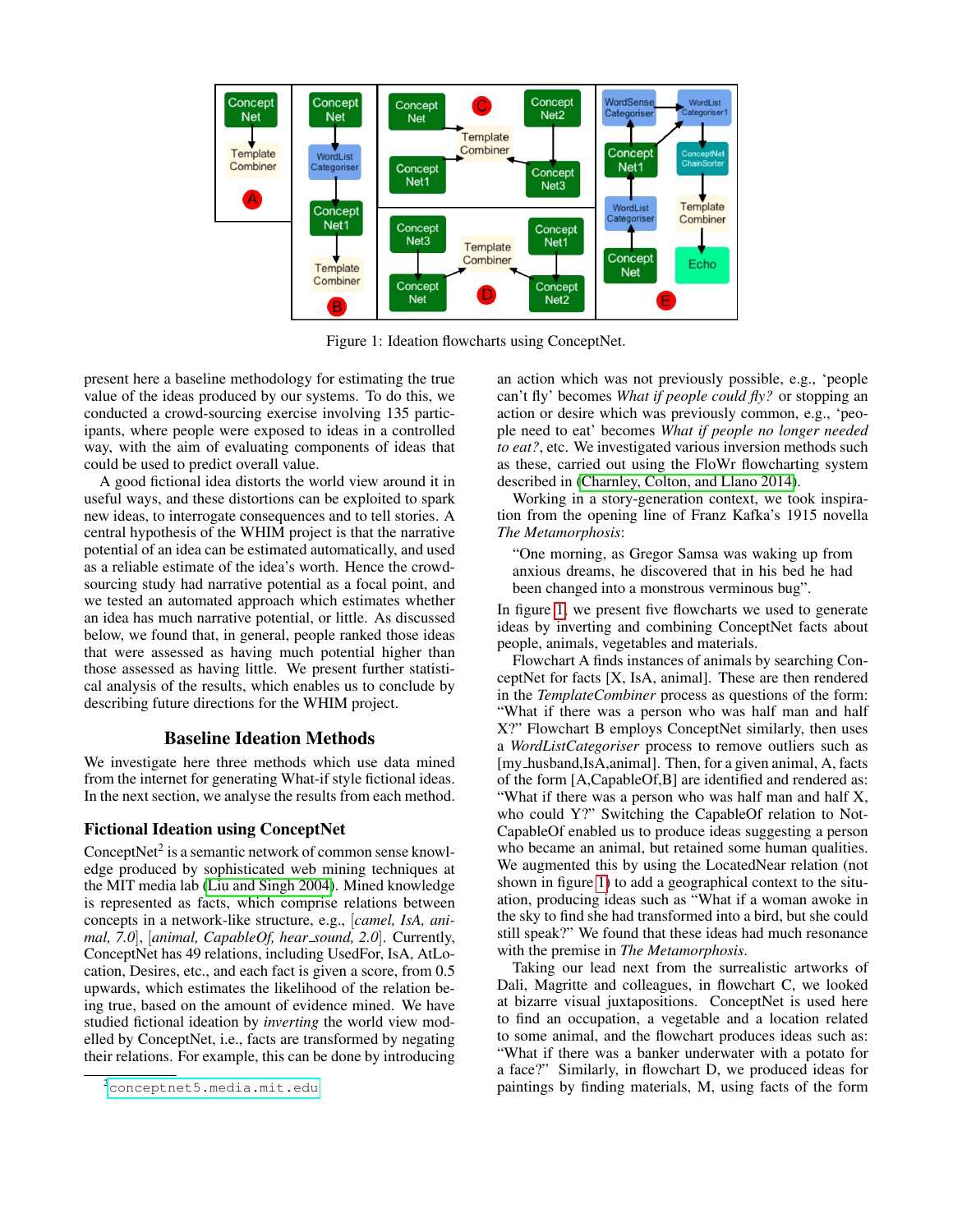[X,IsA,thing] and [X,MadeOf,M], then finding organisms, O, with pairings of [X,IsA,live thing] and [O,IsA,X] facts. This led to ideas such as painting a dolphin made of gold, a reptile made of wood, and a flower made out of cotton. In the baseline evaluation section below, we describe the raw yield of flowcharts A to D, and the proportion of the results which were both understandable and mostly fictional.

As mentioned above, we are particularly interested in estimating the *narrative potential* of an idea, by which we mean the likelihood that the idea could be used in multiple, interesting and engaging plots for stories. As a baseline method for estimating such potential, we investigated a technique consisting of building inference chains of ConceptNet facts whose starting point is the fact that is inverted in the idea. To illustrate the approach, from the seed idea *"What if there was a little bug who couldn't fly?"*, the following chain of relations can be obtained through ConceptNet:

 $[bug,CapableOf,fly] \rightarrow [fly,HasA,wing] \rightarrow [wing,IsA,arm]$  $\rightarrow$  [arm,PartOf,person]  $\rightarrow$  [person,Desires,muscle]  $\rightarrow$ [muscle,UsedFor,move and jump]

Here, one can imagine a bug who can't fly, but instead uses his muscle-bound human like arms for locomotion.

Our hypothesis is that, while each chain might be rather poor and difficult to interpret as a narrative, the volume and average length of such chains can indicate the potential of the idea. We implemented a *ConceptNetChainSorter* process to take a given idea and develop chains up to a specified length with no loops or repetitions. Flowchart E uses this process to order the facts from ConceptNet in terms of the sum of the lengths of the chains produced. Hence facts with many chains are ranked higher than chains with fewer, and longer rather than shorter chains will also push a fact up the rankings. Often there are no chains for a fact, and if there are, the number depends on the nature of the objects being related, and the relation. Looking at facts [X,R,Y], where [X,IsA,animal] is a ConceptNet fact, for each R, we found these percentages of facts had non-trivial chains:

|    |       |    |                    | CapableOf Desires   HasA   HasProperty   IsA   LocatedNear |
|----|-------|----|--------------------|------------------------------------------------------------|
| 20 | 50 63 | 28 | $\vert$ 48 $\vert$ | 100                                                        |

#### Fictional Ideation using ReVerb

The Washington ReVerb project [\(Fader, Soderland, and Et](#page-8-11)[zioni 2011\)](#page-8-11) extracts binary relationships between entities from text, like the ConceptNet relations described above. Output produced by running the system over a large corpus of web texts (ClueWeb09, ∼1 billion web pages) is publicly available and we use it here to generate fictional ideas. [Lin,](#page-8-12) [Mausam, and Etzioni](#page-8-12) [\(2012\)](#page-8-12) have linked the first argument (LHS concept) of a subset of ReVerb extractions with identifiers of an entity in Freebase [\(Bollacker et al. 2008\)](#page-8-13). This provides a means of unifying the various names by which a particular entity might be referred to (*cow, cattle*, etc.) and disambiguating entities that have the same name. In the ideation method described here, we use this dataset, and the input to the process is a Freebase ID.

The relations vary in generality, as well as reliability. For example, some relations express a particular one-off event

during which the entities interacted (*Tony Blair converted to Catholicism*), while others express general properties of the entities (*cows eat grass*). Both types of relations may be of interest to building world views for ideation, and we do not attempt to distinguish them currently. Using facts from ReVerb, we can generate fictional ideas by substituting one of the arguments for an alternative entity. For example, the extractions relating to *cattle* include *[Cattle, were bred for, meat]*. Looking at other facts that use the same relation (*be bred for*), with different LHS entities, we find things that are bred for *speed*, suggesting a possible fictional fact: *[Cattle, were bred for, speed]*.

The following are desirable properties of such alterations:

- 1. They should be fictional (e.g., *[Cattle, were bred for, meat*]  $\neq$  *[Cattle, were bred for, milk]*).
- 2. They should make sense (e.g., *[Cattle, were bred for, meat*]  $\neq$  *[Cattle, were bred for, rule of thumb]*).
- 3. They should have a substantial effect on the narratives that could be generated (e.g., *[Cattle, were bred for, meat]*  $\neq$ *[Cattle, were bred for, hamburgers]*).

Establishing whether this last desideratum holds is a hard task which we leave for now to future work.

Given an extraction  $[X, r, Y]$ , we wish to generate a fictional  $[X, r, Y']$ . The following requirements might serve to approximate the first two desiderata above:

- $[X, r, Y'']$  is common for some Y'', i.e., r is a common type of fact to say about  $X$ .
- $\bullet$  [X', r, Y'] is common, i.e., Y' is commonly seen as the second argument of r (with different first arguments).
- $[X, r, Y']$  is rarely or never seen, i.e., this is likely not a fact we are already aware of. As we cannot rely on the dataset to contain all relevant facts, we impose a strong version of this, that  $[X, r, Y']$  is completely unattested.

As an example, the following alteration is well supported by these criteria: *[Michael Jackson, was still the king of, pop]* ⇒ *[Michael Jackson, was still the king of, Kong]*. The initial fact is chosen because Michael Jackson is frequently said to have been the king of things (popular music, music video, etc.) – the first requirement. Kong is chosen as an alternative second argument, because Kong ranks highly among things that people are described as being still king of  $3$  – the second requirement. Finally, we have never seen Michael Jackson described as being still the king of Kong.

The first two requirements given above can be expressed, and combined, as conditional probabilities.  $P(r|X)$  represents the probability of the relation given the first argument (the input). This will be high for the relations most often seen with  $X$  as the first argument (the most common things to say about X).  $P(Y'|r)$  will likewise be high for the most common second arguments of the relation in question, regardless of which  $X$  they have been seen with. To eliminate attested facts, we exclude any Y' seen at all in  $[X, r, Y']$ . For each of the top 100 facts about  $X$  found in the ReVerb extractions, all alterations Y' with a non-zero  $P(Y'|r)$  are ranked according to  $P(r|X) \times P(Y'|r)$ .

<sup>&</sup>lt;sup>3</sup>High-scorers in the game Donkey Kong are described as such.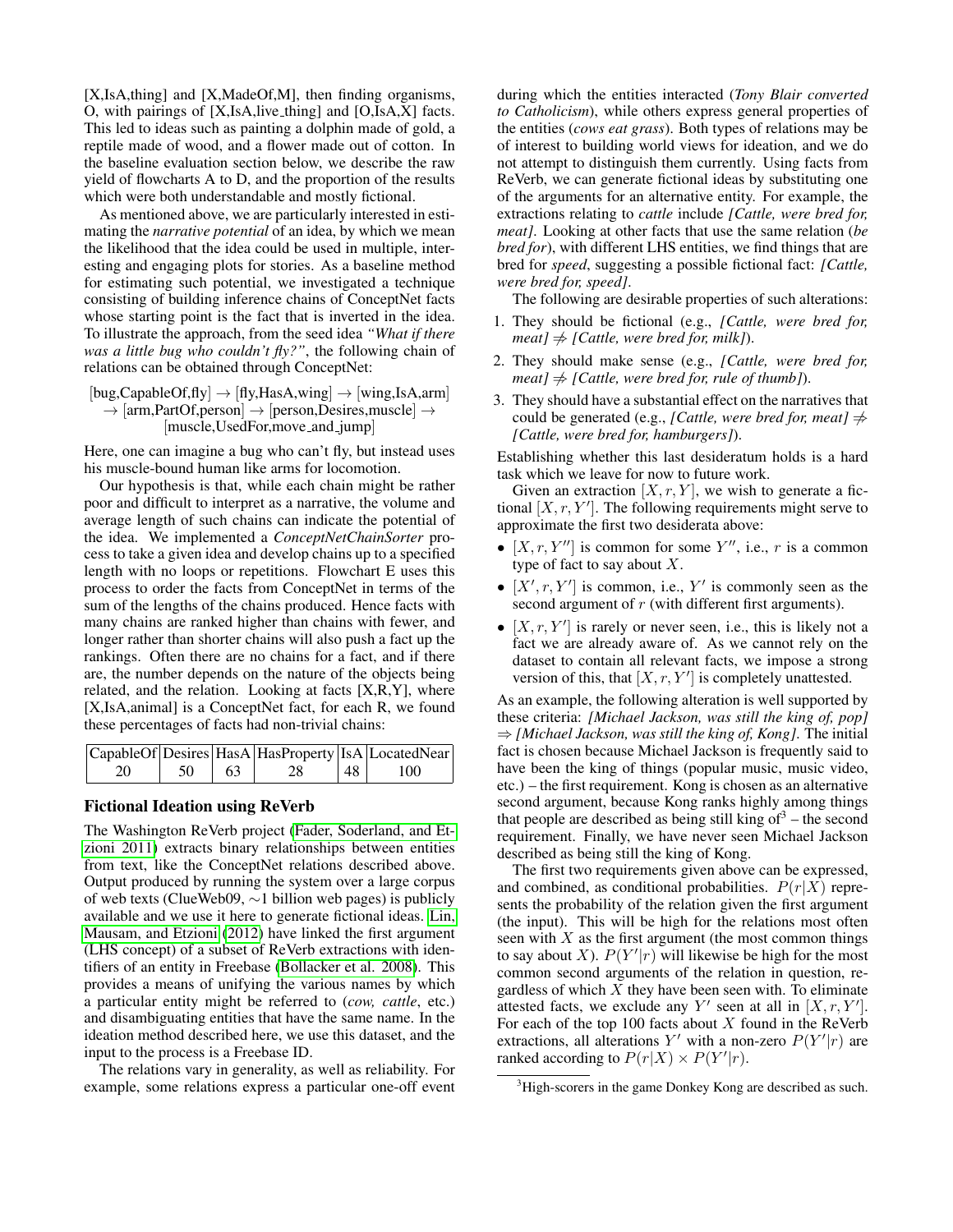Below are some examples of the alterations the system performs, with an analysis of the proportion of usable alterations given in the next section. The following are the top five alterations for entity *cattle*, showing the fact in its extracted form, then the system's alteration, which could be rendered as a What-if style idea:

- 1. Cattle evolved to eat grass  $\Rightarrow$  Cattle evolved to eat meat
- 2. Cattle occupy a unique role in human history  $\Rightarrow$  Cattle occupy a unique role in Israelite history
- 3. Cattle occupy a unique role in human history  $\Rightarrow$  Cattle occupy a unique role in modern distributed systems
- 4. Cattle occupy a unique role in human history  $\Rightarrow$  Cattle occupy a unique role in society
- 5. Cattle were bred for meat  $\Rightarrow$  Cattle were bred for speed

Similarly, the top five for *Scotland* are:

- 1. Scotland is steeped in history  $\Rightarrow$  Scotland is steeped in tradition
- 2. Scotland is a part of the United Kingdom  $\Rightarrow$  Scotland is a part of life
- 3. Scotland is in Britain  $\Rightarrow$  Scotland is in trouble
- 4. Scotland is in Britain  $\Rightarrow$  Scotland is in order
- 5. Scotland is in Britain  $\Rightarrow$  Scotland is in progress

In other tests, we produced ideas that express fictional histories, which is a mainstay of creative writing, for instance: "What if John F. Kennedy had been elected Pope?"

#### Fictional Ideation using Bisociative Discovery

Koestler [\(1964\)](#page-8-14) stated that different types of invention all share a common pattern, to which he gave the term "bisociation". According to Koestler, bisociative thinking occurs when a problem, idea, event or situation is perceived simultaneously in two or more "matrices of thought" or domains. When two matrices of thought interact with each other, the result is either their fusion in a novel intellectual synthesis, or their confrontation in a new aesthetic experience.

The developers of the CrossBee system (Juršič et al. [2012\)](#page-8-15) followed Koestler's ideas by exploring a specific form of bisociation: finding terms that appear in documents which represent bisociative links between concepts of different domains, with a term ranking method based on the voting of an ensemble of heuristics. We have extended this methodology with a banded matrices approach, described in (Perovšek et [al. 2013\)](#page-8-16), which is used in a new CrossBee heuristic for evaluating terms according to their bridging term (b-term) potential. The output from CrossBee is a ranked list of potential domain bridging terms. Inspecting the top-ranked bterms should result in a higher probability of finding observations that lead to the discovery of new links between different domains. Here, the creative act is to find the links which cross two or more different domains, leading out of the original 'matrix of thought'.

In the simplified ideation scenario addressed here, we used CrossBee for b-term ranking on documents from two domains to discover bridging terms, with the aim of combining statements from two domains. The first domain consists

of 154,959 What-if sentences retrieved from Twitter with query 'what if', assisted by the Gama System<sup>(R)</sup> PerceptionAnalytics platform.<sup>4</sup> The tweets were filtered through the following steps, reducing the number to 65,811:

- All non-ASCII characters were deleted.
- Repeated letters were truncated, so that any character repeating consecutively more than twice in a word was ignored after the second repetition. For example, the word *cooooool* would be truncated to *cool* (but also *looooooove* would be truncated to *loove*).
- All characters are transformed to lower case.
- Non-English tweets were removed.
- Vulgar words were removed by comparison with a list of such words.<sup>5</sup>
- From all items, only the sub-strings starting with the term 'what if' and ending with a period, question mark or exclamation mark were considered.
- Items shorter than 9 characters were removed.
- Exact duplicates were removed.

The second dataset is a collection of 86 moral statements from Aesop's fables, which was created by crawling the Aesop's fables online collection. Each What-if sentence and each moral statement was treated as a separate document, and all documents were further preprocessed using standard text mining techniques. We then applied our methodology to the data from the two domains to estimate the b-term potential of common terms. We used this indicator for ranking (a) single What-if sentences and (b) bisociatively linked Whatif sentences and moral statements.

Inspection of the What-if sentences obtained from tweets revealed that a great number of them make very little sense in general or are related to very specific contexts. Aesop's morals, on the other hand, tend to be very general in nature. By composing sentences from these two domains using the terms with the best b-term potential indicator value, we hoped to produce a ranking mechanism that favours generally meaningful fictional ideas that might be useful for ranking individual What-if sentences. We used the mechanism to rank both single sentences and compound pairs, to test the hypothesis that using the b-term potential as an ranking coefficient can estimate which What-if sentences will be evaluated more favourably by people, both as individual sentences and in bisociatively combined sentence pairs.

The effectiveness of b-term potential used as a ranking tool of single What-if sentences was evaluated as follows: we randomly shuffled the 10 best ranked sentences and 10 random What-if sentences. The collection of 20 sentences was then independently assessed by 6 human evaluators who used scores from 1 (bad) to 5 (very good) in answering the question: "*How good (generally interesting) do you find the following idea?*" The top 10 b-term ranked What-ifs received an average score of 2.92, whereas the randomly chosen ones scored 2.80 on average. Application of an Unpaired

<sup>4</sup><demo.perceptionanalytics.net>

<sup>5</sup>[urbanoalvarez.es/blog/2008/04/04/](urbanoalvarez.es/blog/2008/04/04/bad-words-list/) [bad-words-list/](urbanoalvarez.es/blog/2008/04/04/bad-words-list/)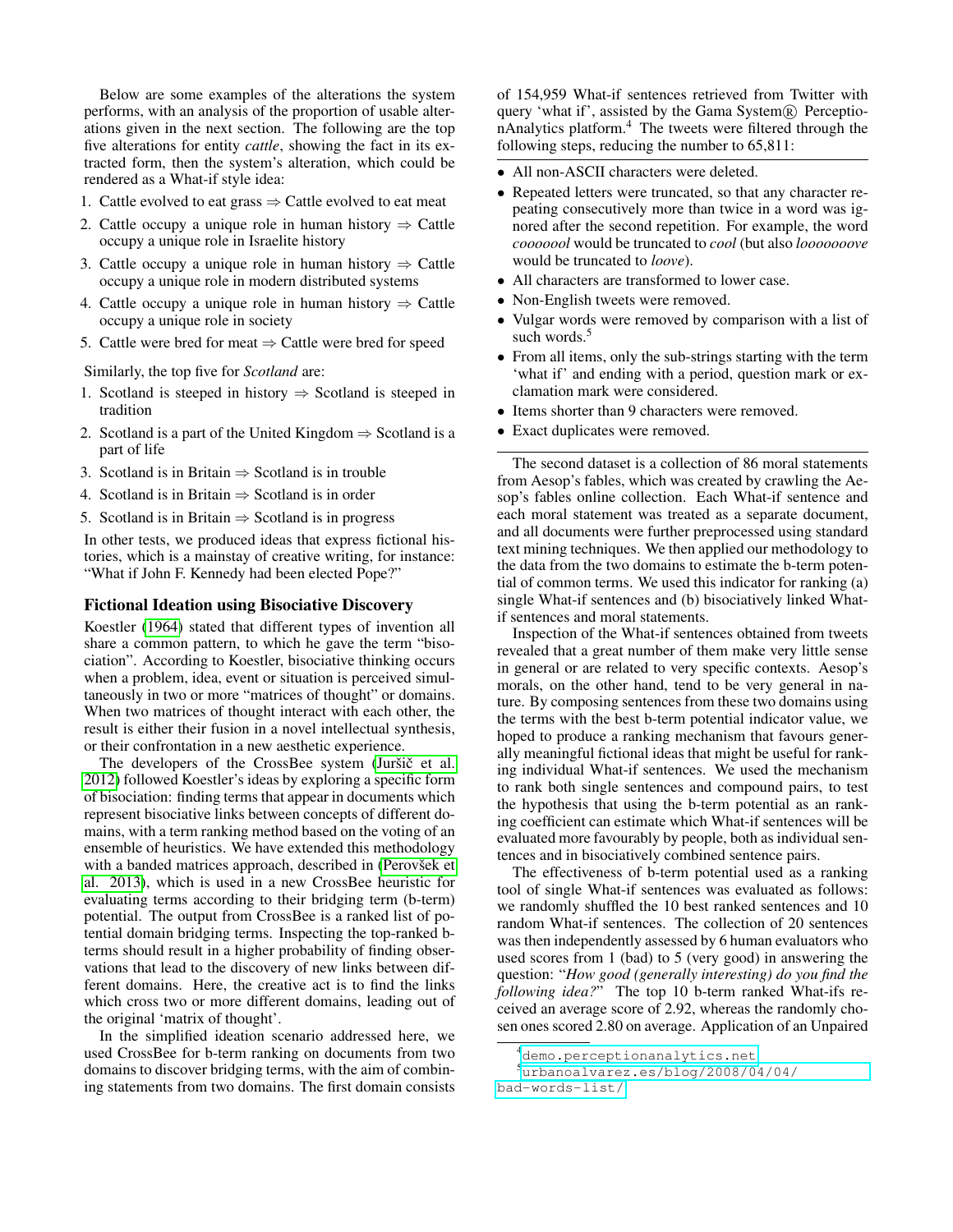T-test suggests that the difference among these two scores is not significant ( $p=0.6736$ ). The best ranked What-if, according to the b-term potential was: "*What if a called myself the pope then charged into the vatican and demanded a duel to the death with an old man?*" This was also the sentence that achieved the best average score from the human evaluators.

The impact of b-term potential ranking on compound sentence pairs was evaluated similarly. To do this, we took the top 4 What-ifs and the top 4 moral statements that contained the strongest b-term. By combining them, we created a collection of 16 pairs of sentences. This collection was compared to two other collections: (i) a collection of 16 pairs of sentences (What-if + moral) that shared a b-term regardless of its strength, and (ii) a collection of 16 randomly paired What-if and moral sentences. Our hypothesis was that the top ranked collection will score higher on average than the one with randomly ranked b-terms and significantly better than the one which was randomly put together, ignoring b-terms. The pairs were randomly shuffled and independently assessed by 6 human evaluators answering the question: "*How good do you find the combination of the two sentences?*", scored again from 1 to 5.

Surprisingly, the top ranked collection was scored significantly  $(p=0.0076)$  lower than the randomly ranked one, with average score of 2.43, compared to 2.96. Also, in an independent comparison, it scored lower than the randomly paired sentences, having an average score of 2.70 compared to 2.78, although this was not significantly lower  $(p=0.6677)$ . The compound sentence pair with the best bterm rank was: "*What if a called myself the pope then charged into the vatican and demanded a duel to the death with an old man? Every man should be content to mind his own business*". However, this sentence pair was ranked only 8th best among 32 manually evaluated compound pairs.

Given the encouraging result of the ranking mechanism for single What-if sentences, and the bad performance on its target compound data, the usefulness of the bisociative discovery methods for ideation and idea assessment cannot be confirmed. Hence, we plan further implementation and experimentation. In particular, we will enlarge the dataset of moral statements, to strengthen the bisociation approach.

#### Curation Analyses

Recall that we plan to use the above ideation methods as a baseline against which to compare more sophisticated approaches as the WHIM project progresses. [Colton and Wig](#page-8-0)[gins](#page-8-0) [\(2012\)](#page-8-0) introduce the term *curation coefficient* as an informal reading of the *typicality*, *novelty* and *quality* measures put forward in [\(Ritchie 2007\)](#page-8-17). In essence, this involves a project team member examining the output from their generative software, and calculating the proportion that they would be happy to present to others. For our purposes here, we used slightly lower criteria: we took all the ideas from each method, or a sample when there were too many, and recorded how many were suitable for assessment, i.e., the proportion of ideas that were both understandable and fictional, without any judgement of quality.

In figure [1,](#page-1-0) we presented flowcharts A to D for generating fictional ideas using ConceptNet. Facts in ConceptNet are

|    | Example                     | $T_1$ | $T_2$ |                  | Yield $ C\text{-Coeff}(\%)$ |
|----|-----------------------------|-------|-------|------------------|-----------------------------|
| A  | He was half man, half bird  |       |       | 97               | 72                          |
|    |                             | 3     |       | 21               | 90                          |
|    |                             | 5     |       | 14               | 93                          |
| B  | He was half man, half fish, | 5     |       | 453              | 78                          |
|    | who could live in a lake    | 5     | 2     | 94               | 88                          |
|    |                             | 5     | 5     | 27               | 100                         |
| B. | He was a cat, but he could  | 5     |       | 48               | 88                          |
|    | still write                 | 5     | 3     |                  | 100                         |
| C  | Composer in a nest with     |       |       | 272              | 56                          |
|    | turnip for a face           |       |       |                  |                             |
| D. | Dolphin that is made        |       |       | $\overline{871}$ | 76                          |
|    | out of gold                 |       |       |                  |                             |
|    | Average                     |       |       | 190.4            | 84.1                        |

Table 1: Curation analysis: ConceptNet approach.

| Criteria       |     | $\overline{\text{Yield}}$ C-Coeff(%) |
|----------------|-----|--------------------------------------|
| Fictional      | 500 | 90.9                                 |
| Understandable | 500 | 94.6                                 |
| Non-duplicate  | 500 | 73.6                                 |
| <b>Overall</b> | 500 | 59.1                                 |

Table 2: Curation analysis: ReVerb approach.

| Evaluation                              | $\overline{\text{Yield} \text{C-Coeff}(\%)}$ |
|-----------------------------------------|----------------------------------------------|
| What-if + moral (b-term) $\parallel$ 32 | 28.1                                         |
| What-if + moral (random) $\ $           | 6.25                                         |

Table 3: Curation analysis: bisociative discovery approach.

scored for truth likelihood, and flowchart A is parametrised by a threshold,  $T_1$ , for the minimum score that ConceptNet facts must achieve to be used. Flowchart B uses Concept-Net twice, hence has thresholds  $T_1$  and  $T_2$ . Flowcharts C and D were not parametrised, and used a fixed ConceptNet threshold of 1. Table 1 shows the number of ideas (yield) that each flowchart (FC) produced, with various threshold settings. The table also shows the curation coefficient (C-Coeff), i.e., the proportion of understandable and (largely) fictional ideas. We see that the yield reduces as higher thresholds  $T_1$  and  $T_2$  are imposed, but the curation coefficient increases, because fewer spurious or nonsensical facts are inverted for the ideas. In one case for flowchart B, by setting  $T_1$  and  $T_2$  to 5, we were able to produce a set of 27 ideas with a 100% curation coefficient. We noted an average yield of 190.4 and an average curation coefficient of 84.1%.

We generated 500 ideas with the ReVerb approach, using as seed queries the top six names from an online list of the most famous people of all time<sup>6</sup>. There were three issues with the ideas: (i) some happened to be true facts, or very close to a true fact (e.g., *What if John Kennedy was elected vice president?*); (ii) some happened to be nonsensical (e.g., *What if Elvis Presley is inducted into St?*), and (iii) some were an exact or very close duplicate of one already seen in the output (e.g., *What if Leonardo da Vinci was born in New York?* and *What if Leonardo was born in New York?*). In table 2, we report the curation coefficients with each of

 $^{6}$ <www.whoismorefamous.com>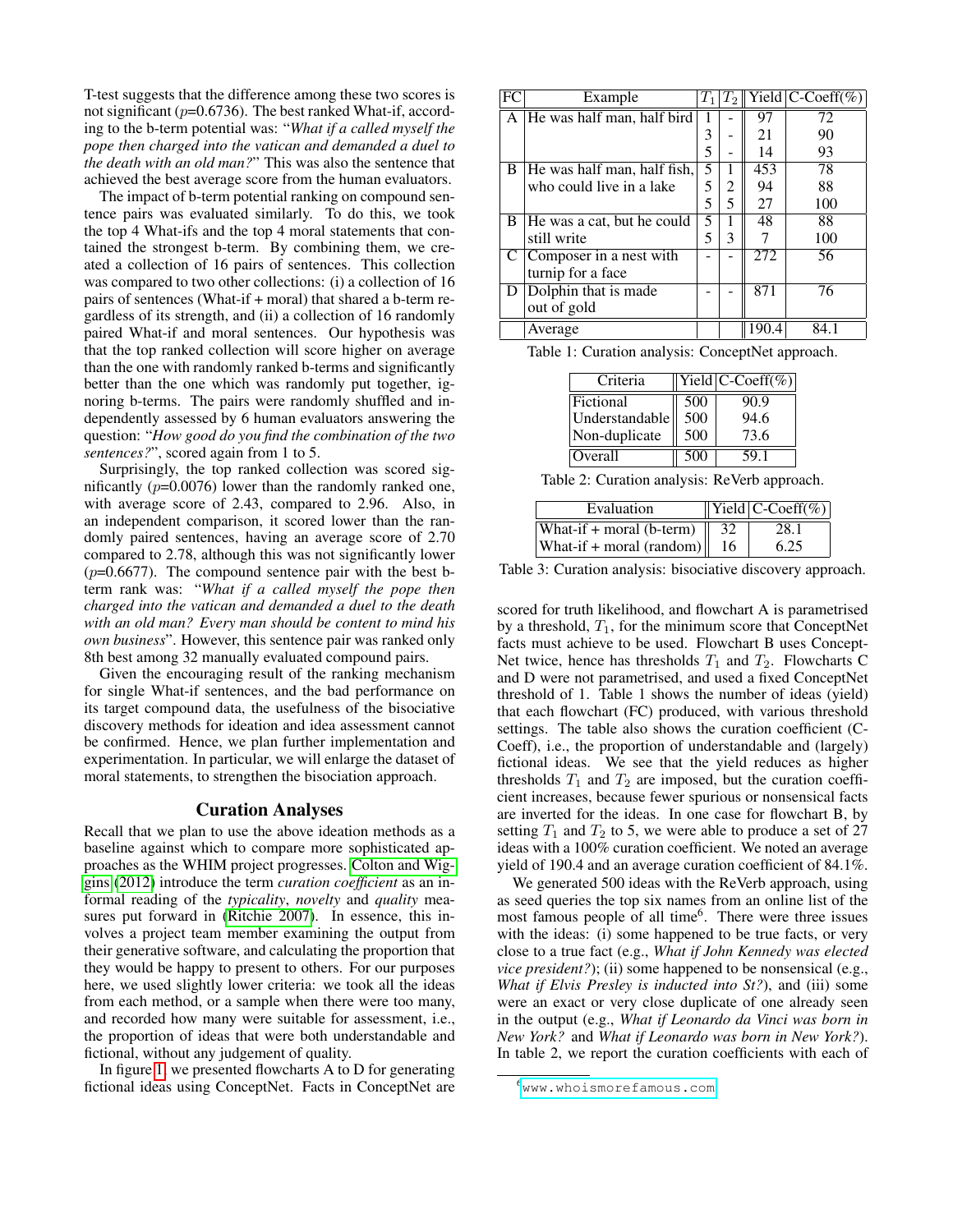these three issues in mind, and an overall coefficient for the ideas which have none of these issues. We see that each issue reduced the curation coefficient, which was 59.1% overall.

For the bisociative discovery approach, we performed an analysis of the ideas that combine a What-if sentence with a moral statement, since these are automatically generated, rather than just mined from Twitter. We compared the 32 sentence pair ideas where there was a shared b-term with the 16 randomly concatenated pairs of sentences. Table 3 shows the results of the curation analysis for the ideas from the bisociative discovery approach. We found that the ideas generated by the bisociative discovery method were entirely understandable, as they were concatenations of two already understandable sentences. However, the results were often non-fictional, because the method doesn't explicitly attempt to distort reality. This explains the low curation curation coefficient of 28.1% for the b-term method, but it is important that it significantly outperformed the random approach.

With the ConceptNet and ReVerb approaches, data-mined notions of reality were inverted and altered respectively, hence the ideas were largely fictional. With respect to nonsensical ideas, for the ConceptNet-based ideas, we learned that control over quality could be exerted, at the expense of yield, through the usage of the ConceptNet thresholds. For the ReVerb results, completely nonsensical ideas were rare, since we used only arguments that are well attested with the relation. Errors were generally due to the opendomain IE extraction method used to compile the original facts. With the ReVerb approach, many of the (almost) true ideas occur because of substitutions for similar arguments, e.g., substituting 'president' with 'vice-president'. The system cannot recognise that the two are similar, and consequently the output contains a high proportion of almost exact duplicates: often almost the same thing is substituted many times over. This suggests that the results could be improved by incorporating a measure of semantic similarity which prefers dissimilar substitutions. Alternatively, the data integration technique from [\(Yao, Riedel, and McCal](#page-8-18)[lum 2012\)](#page-8-18) could be used by the system to rule out ideas that, although not seen explicitly before, are highly probably repeats, given the observed facts.

## A Crowd-Sourcing Evaluation

Ultimately, the fictional ideas we want to automatically produce will be for general consumption. Hence a large part of the WHIM project will involve crowd-sourcing responses to fictional ideas and using machine learning techniques to derive an audience model that can predict whether generated ideas are going to be of value. To study a baseline methodology for this, and to get a first tranche of feedback from the general public, we focused on the ConceptNet approach within the context of anthropomorphised animal characters which could feasibly appear in a Disney animated film. This context was chosen because Disney movies are familiar to most people and somewhat formulaic, hence we could be reasonably confident that when we surveyed people, our questions would be interpreted appropriately.

During a pilot study reported in [\(Llano et al. 2014\)](#page-8-19), we focused on ideas generated by the CapableOf relation in the

second ConceptNet node of flowchart B in figure [1,](#page-1-0) i.e., we studied ideas of the type: "What if there was a little X, who couldn't Y?" With an online survey of four questions, we asked 10 English speaking participants to rank the same list of 15 such Disney characters, in terms of (a) general impression (b) emotional response provoked (c) *narrative potential*: number and quality of potential plot lines imaginable for the character, and (d) how surprising they found the character to be. Our aim was to measure the influence of emotional provocation, narrative potential and surprise on general impression. Recall that we wrote routines to produce chains of ConceptNet facts. The 15 Disney characters in the survey comprised 5 from ideas with no chains, 5 from ideas with multiple chains, and 5 ideas where the RHS of a ConceptNet fact was replaced with a randomly chosen verb.

This pilot study showed that ConceptNet ideas were ranked much higher than the random ones for three questions, with average ranks of 5.21 vs. 10.98 for general impression, 6.08 vs. 11.5 for emotional provocation and 5.00 vs. 11.32 for potential for narrative potential. Within the ConceptNet examples, those with chains were ranked slightly higher than those without: average ranks of 4.78 vs. 5.21 for general impression, 3.42 vs. 6.08 for emotional response and 4.68 vs. 5.00 for narrative potential. However, when assessing levels of surprise, the random ideas were ranked as best with an average rank of 4.48 vs. 8.18 for ConceptNet ideas with no chains, and 8.44 for those with chains. On reflection, we determined that this resulted from an inconsistent interpretation of the word 'surprising'. We also found in the pilot study that there was a strong positive correlation *r* between general impression and both emotional response  $(r=0.81)$  and narrative potential  $(r=0.87)$ , confirming that both these elements are key components of participants' general impressions of value. However, we found a strong negative correlation between general impression and surprise  $(r=0.77)$ . Hence, this suggests that more surprising ideas aren't generally well received.

Building on and learning from the pilot study, we undertook a larger scale experiment. For this, we used three sets of Disney characters generated using ConceptNet facts with the CapableOf (CO) relation as before, in addition to the Desires (D) relation ("What if there was a little X who was afraid of Y?") and the LocatedNear (LN) relation ("What if there was a little X who couldn't find the Y?") In order to evaluate participants' preferences, we designed four surveys: one per relation, and a fourth that mixed Disney characters from the three relations. In order to prevent bias or fatigue, each participant completed only one of the surveys.

Each survey consisted of four questions that asked participants to rank Disney characters in order of their general impression (GI) of the character's viability, the degree of emotional response (ER) they felt upon reading and interpreting the idea of the character, the quantity and quality of the plot lines; i.e., narrative potential (NP), that they felt might be written about each, and to what level each character met their expectation (LE) of a Disney character. This last question replaced the final question from the pilot study. The relation-focused surveys had a set of 14 ideas, eight ConceptNet non-chaining (NC) ideas (i.e., only one associated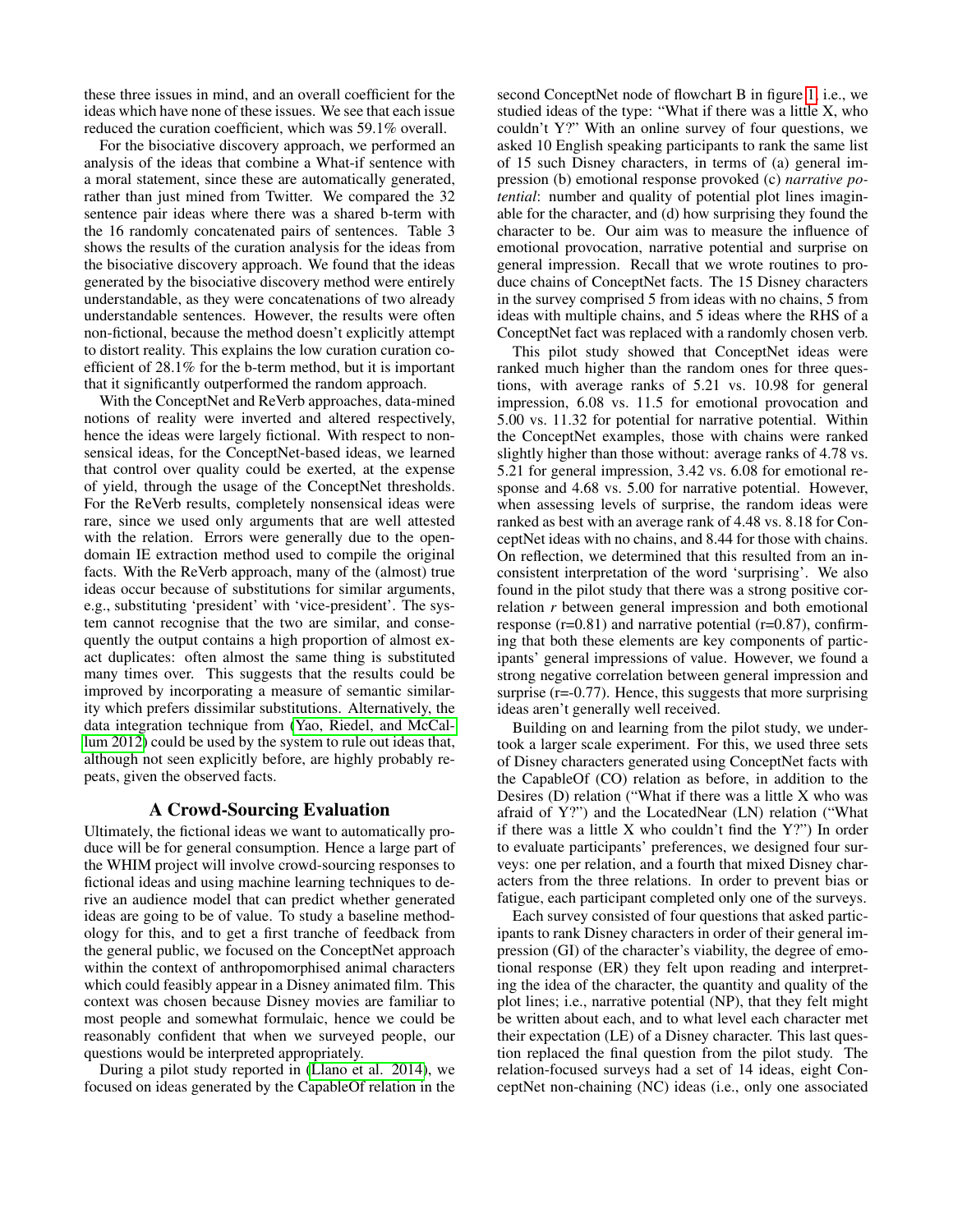<span id="page-6-1"></span>

| CO<br>$Q \left  \frac{C}{NC \ CC} \right  \frac{L}{NC \ CC} \left  \frac{C}{NC \ CC} \right  \frac{C}{NC \ CC} \left  \frac{C}{C} \frac{C}{C} \right $ |  | - D |  | $\begin{array}{ccc} \ & \textbf{LN} & \ \end{array}$ | Avg |                                                      |  |
|--------------------------------------------------------------------------------------------------------------------------------------------------------|--|-----|--|------------------------------------------------------|-----|------------------------------------------------------|--|
|                                                                                                                                                        |  |     |  |                                                      |     |                                                      |  |
|                                                                                                                                                        |  |     |  |                                                      |     | GI 7.41 7.62 7.76 7.15 8.05 6.77 7.74 7.18           |  |
|                                                                                                                                                        |  |     |  |                                                      |     | ER   7.88 7.00   8.03 6.80   7.85 7.03   7.92 6.94   |  |
|                                                                                                                                                        |  |     |  |                                                      |     | $ NP 7.85 7.04 8.03 6.80 7.95 6.90 7.94 6.91 $       |  |
|                                                                                                                                                        |  |     |  |                                                      |     | $ LE $ 7.95 6.90 8.15 6.63 8.01 6.81 8.04 6.78       |  |
|                                                                                                                                                        |  |     |  |                                                      |     | (a) Average participant rankings for three relation- |  |

<span id="page-6-2"></span>Q **Mixed** CO D LN GI 7.48 7.70 8.81 ER 6.55 8.44 9.01 NP 7.86 7.48 8.66 LE 7.24 8.46 8.30 (b) Average participant rankings for Mixed survey by inverted relation.

<span id="page-6-3"></span>

|                                                     |      | <b>GI&amp;ER GI&amp;NP GI&amp;LE</b> |                                      |  |  |  |  |  |
|-----------------------------------------------------|------|--------------------------------------|--------------------------------------|--|--|--|--|--|
| <b>Avg. Corr.</b> $(\tau)$                          | 0.34 | 0.36                                 | 0.31                                 |  |  |  |  |  |
|                                                     |      |                                      |                                      |  |  |  |  |  |
|                                                     |      |                                      | <b>ER&amp;NP ER&amp;LE NP&amp;LE</b> |  |  |  |  |  |
| <b>Avg. Corr.</b> $(\tau)$ 0.35 0.32                |      |                                      | 0.37                                 |  |  |  |  |  |
| (c) Average rank correlation between all the ques-  |      |                                      |                                      |  |  |  |  |  |
| tions of the four surveys: General Impression (GI), |      |                                      |                                      |  |  |  |  |  |

Emotional Response (ER), Narrative Potential (NP)

and Level of Expectation (LE) .

focused surveys by type of idea: Non-Chaining (NC) and ConceptNet Chaining (CC).

<span id="page-6-5"></span>

|                                                                                                                                                                                                                                                              |  | <b>Correlation</b> $(\tau)$  |      |  | Correlation $(\tau)$ |                  |  |  |                |  |             |  |                                                                                                                                                          |       |  |     |  |
|--------------------------------------------------------------------------------------------------------------------------------------------------------------------------------------------------------------------------------------------------------------|--|------------------------------|------|--|----------------------|------------------|--|--|----------------|--|-------------|--|----------------------------------------------------------------------------------------------------------------------------------------------------------|-------|--|-----|--|
|                                                                                                                                                                                                                                                              |  | D LN Mixed Avg               |      |  |                      | <b>CapableOf</b> |  |  | <b>Desires</b> |  | LocatedNear |  |                                                                                                                                                          | Mixed |  | Avg |  |
|                                                                                                                                                                                                                                                              |  | $0.25$ 0.27 $-0.24$ $ 0.09 $ |      |  |                      |                  |  |  |                |  |             |  | ISA CO CB ISA D CB ISA LN CB ISA Rel CB ISA Rel CB                                                                                                       |       |  |     |  |
|                                                                                                                                                                                                                                                              |  |                              |      |  |                      |                  |  |  |                |  |             |  | GI $\left[0.25\right]$ 0.19 0.31 $\left[0.42\right]$ 0.17 0.40 $\left[0.17\right]$ 0.34 $\left[0.17\right]$ 0.20 0.27 0.31 $\left[0.17\right]$ 0.24 0.21 |       |  |     |  |
|                                                                                                                                                                                                                                                              |  | $0.25 \t0.26 \t0.26 \t0.23$  |      |  |                      |                  |  |  |                |  |             |  | ER  0.18 0.22 0.25   0.51 0.10 0.49   -0.07 0.21 -0.03   0.22 0.40 0.39   0.21 0.23 0.27                                                                 |       |  |     |  |
|                                                                                                                                                                                                                                                              |  | $0.22 \ 0.21 \ 0.23$         | 0.22 |  |                      |                  |  |  |                |  |             |  | NP -0.02 0.07 0.03 0.46 0.07 0.44 -0.07 0.27 -0.03 0.23 0.26 0.26 0.15 0.16 0.17                                                                         |       |  |     |  |
|                                                                                                                                                                                                                                                              |  | $0.27 \t0.22 \t0.08 \t0.17$  |      |  |                      |                  |  |  |                |  |             |  |                                                                                                                                                          |       |  |     |  |
| LE   0.39 \ 0.11 \ 0.44   0.46 \ 0.10 \ 0.44   0.02 \ 0.17 \ 0.06   0.18 \ 0.29 \ 0.31   0.26 \ 0.16 \ 0.31  <br>rrelation between av. par-<br>(e) Rank correlation between average participant rankings and ConceptNet relations rankings.<br>$\frac{1}{2}$ |  |                              |      |  |                      |                  |  |  |                |  |             |  |                                                                                                                                                          |       |  |     |  |

 $(d)$  Rank correlation bet ticipant rankings & chaining rankings.

<span id="page-6-4"></span> $CO$  D LN GI 0.09 0.25 0.27  $ER$  0.17 0.25 0.26  $NP$  0.22 0.22 0.21  $LE$  0.14 0.27 0.22

Figure 2: Crowd-sourcing experiment results for four surveys: CapableOf (CO), Desires (D), LocatedNear (LN) and Mixed.

chain) and six ConceptNet chained (CC) ideas (i.e., with multiple associated chains) – random ideas were not evaluated as they scored significantly worse in the pilot study. The mixed-survey used a set of 15 CC-ideas, five per relation. These ideas were chosen by sampling systematically at equal intervals in terms of chaining score.

## Results

Q

A total of 135 participants completed the crowd sourcing experiment, with at least 27 participants per survey. Contrary to the pilot study, the crowd sourcing evaluation was not restricted to native English speakers. Therefore, we had respondents with different levels of fluency: 1 was at a basic level, 12 consider themselves at an intermediate level, 68 participants were fluent and 54 were native English speakers. These figures show that at least 90% of the participants were fluent or native, which provides a high level of confidence in the reliability of the results. Moreover, 64 participants were female, 70 were male and 1 person preferred not to specify their gender. This shows an almost even participation from both genders. The participants were between 18 and 74 years old; more specifically, 12 were in the age range between 18 and 24 years old, 74 in the range 25-34, 33 in the range 35-44, 7 in the range 45-54, 7 in the range 55-64 and 2 in the range 65-74. The highest concentration is seen in participants between 25 and 34 years old; however, most age ranges were represented in the surveys. After completing the surveys we asked the participants to select their level of confidence, between *very low, low, medium, high* and *very high*, when answering each question. Table [4](#page-6-0) shows that most of the participants answered each question with a medium level of confidence or higher. This increases the confidence we have in the results.

Figure [2\(a\)](#page-6-1) shows the average rankings given for each class of ideas in the relation-focused surveys. As suggested in the pilot study, in general, the CC-ideas are ranked around

|                 | <b>Percentage of Participants</b> |      |      |              |  |  |  |  |  |
|-----------------|-----------------------------------|------|------|--------------|--|--|--|--|--|
| <b>Ouestion</b> | CO.                               | D    | LN   | <b>Mixed</b> |  |  |  |  |  |
| GI              | 97                                | 90   | 94   | 96           |  |  |  |  |  |
| ER              | 97                                | 90   | 88.5 | 92.5         |  |  |  |  |  |
| NP              | 78                                | 82.5 | 83   | 85           |  |  |  |  |  |
| LE              | 85                                | 80   | 80   | 78           |  |  |  |  |  |

<span id="page-6-0"></span>Table 4: Percentage of participants who answered each question with a medium level of confidence or higher.

1 position higher than the NC-ideas. This supports the hypothesis that the ConceptNet chaining evaluation technique provides a reliable measure of value for fictional ideation using ConceptNet. Using a Friedman test comparing the mean ranks for CC and NC ideas in each response, we found that the difference between their ranks is highly significant overall  $(p<0.001)$ . This effect remained significant across all question and survey subgroups.

Figure [2\(b\),](#page-6-2) which presents the results from the fourth survey, shows that, in general, the CO-ideas were ranked highest, followed by the D-ideas and then the LN-ideas. A Friedman test showed these differences to be highly significant overall (p=0.001). Our interpretation is that participants considered that, in some cases, the D-ideas and LN-ideas failed with respect to the feasibility of the fictional characters they portrayed, therefore, they were ranked lower. More specifically, respondents suggested that they felt apathy towards anthropomorphisations such as *'a little goat who is afraid of eating'* (D-idea), which threatened fundamental aspects of animals' lives, as well as ideas such as *'a little oyster who couldn't find the half shell'* (LN-idea), which were found difficult to interpret. On the contrary, participants pointed out that some of the CO-ideas were *"reminiscent of existing cartoons"*, placing them into a higher rank, e.g., *'a little bird who couldn't learn to fly'* (which resembles the plot of the animated film *Rio*). These type of participant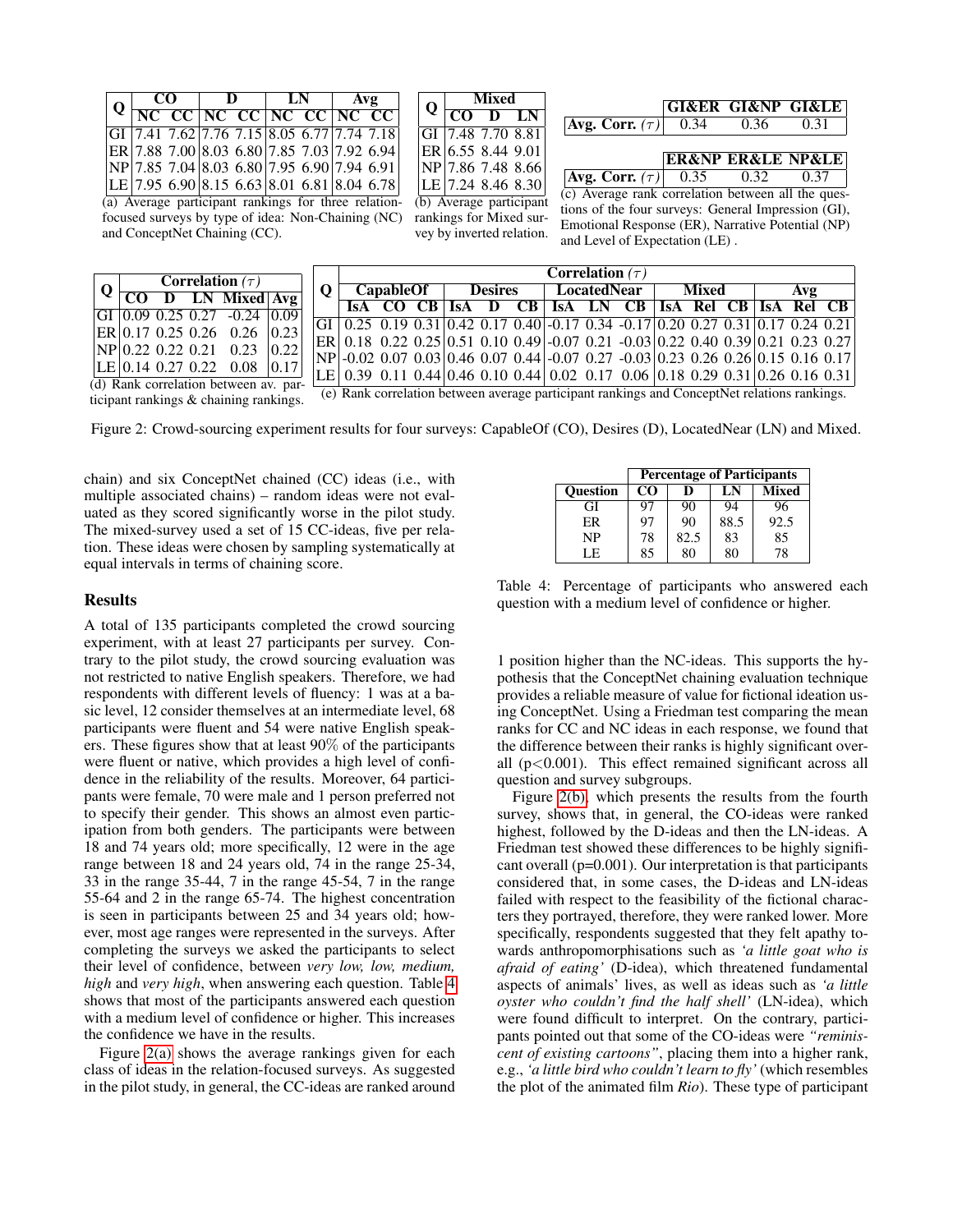judgements played an important role when ranking the ideas, resulting in a clear overall preference for the CO-ideas.

We also wanted to confirm the pilot study suggestion that emotional response, narrative potential and level of expectation are key components of participants' general impression of value. We used a Kendall rank correlation coefficient  $(\tau)$  for this analysis. Figure [2\(c\)](#page-6-3) shows the average correlation results between all the components, showing a positive correlation between all the surveyed components. However, a Friedman rank sum test indicated that the particular differences between correlation values are not significant (p=0.2438), i.e., all question pairs were similarly correlated.

Figure [2\(d\)](#page-6-4) shows the correlation between the chaining scores and the overall rankings of the participants. We see that weak positive correlations were found for most of the aspects evaluated in the four surveys and the chaining scores. These results confirm that, as suggested in the pilot study, the chaining technique can be used as a measure to evaluate fictional ideas, and we plan to investigate the value of generating other semantic chains to increase the effectiveness of this technique. Figure [2\(d\)](#page-6-4) also shows that a weak negative correlation exists between participants' general impression and the chaining scores for the mixed-survey. This suggests that participants found it more difficult to decide on the rankings when the rendering of the ideas was mixed.

Finally, two facts are used for each idea generated with ConceptNet: facts that tagged words as animals with the *IsA* relation, and facts to be inverted, which use the CapableOf, Desires and LocatedNear relations. Figure [2\(e\)](#page-6-5) shows the results of calculating the correlation between the average participants' rankings and each ConceptNet fact score, as well as the combination of both (CB). We see that, except for the LN-survey, most of the results show a weak positive correlation. This supports the finding from the pilot study that the values people project onto ideas is somewhat in line with the score assigned by ConceptNet to the underlying facts. Moreover, the highest correlations are presented in the Dsurvey with the *IsA* relation. We believe that people tend to rank higher ideas associated with more common animals, such as dogs or cats, used in multiple ideas of the D-survey, than ideas involving relatively uncommon animals, such as ponies, moles or oxen, which were used in the LN-survey.

The correlations between the participants' rankings and the chaining and ConceptNet scores (Figures [2\(d\)](#page-6-4) and [2\(e\)\)](#page-6-5) led us to believe that these scores could be used to predict people's preferences when ranking fictional ideas. To test this hypothesis, we used the Weka machine learning framework [\(Hall et al. 2009\)](#page-8-20). We provided Weka with the scores of: ConceptNet chaining, ConceptNet strength for the IsA relation, ConceptNet strength for the inverted relations, word frequencies for the LHS and RHS of inverted facts, and semantic similarity between the LHS and RHS of inverted facts, obtained using the DISCO system<sup>7</sup>. We classified each idea into *good* (top 5), *bad* (bottom 5) or *medium* (middle 5) based on the average participants' rankings. We tested a variety of decision tree, rule-based and other learning mechanisms, with the results given in Table [5,](#page-7-0) along with the name

|                                                 | 'MCC    GI | ER | NP    | LE –                                 |
|-------------------------------------------------|------------|----|-------|--------------------------------------|
| Method                                          |            |    |       | ZeroR Ridor RandTree NBTree RandTree |
| $ {\text{Accuracy}}(\%) $ 35.08   49.12   56.14 |            |    | 43.85 | 54.38                                |

<span id="page-7-0"></span>Table 5: Predictive accuracy for general impression, emotional response, narrative potential and level of expectation. Note that MCC value was the same for all evaluated aspects, i.e., GI, ER, NP and LE.

of the learning method which produced the best classifier. We found that the RandomTrees approach consistently performed well, but was only the best method for two aspects of evaluation. We used Weka to perform a Paired T-Test, which showed that the predictors are significantly better than the majority class classifier (MCC) – which simply assigns the largest class as a prediction – with up to 95% confidence.

#### Conclusions and Future Work

While essential to the simulation of creative behaviour in software, fictional ideation has barely been studied in Computational Creativity research. Within the WHIM project, we have implemented three approaches to automated fictional ideation which act as a baseline to compare future ideation methods against. We presented baseline methodologies for assessment, in the form of a curation analysis and a crowd-sourcing study where participants ranked fictional ideas. The curation analysis showed that when guided in a strong context such as Disney characterisations, automated ideation methods work well, but they degrade when the context becomes weaker. The crowd sourcing study showed that an inference chaining technique – inspired by the hypothesis that ideas can be evaluated through narratives involving them – provides a reliable measure of value with which to assess the quality of fictional ideas. Also, we found positive correlations between the rankings of general impression and each of emotional response, narrative potential and expectation, showing that these are key elements of participants' general impression of fictional ideas. Finally, we demonstrated that machine learning techniques can be used to predict how people react to a fictional idea along these axes, albeit with only around 50% predictive accuracy.

The baselines presented here provide a firm foundation on which to build more intelligent ideation methods. We plan to improve open information extraction techniques for web mining, and to investigate ideation techniques involving metaphor and joke generation methods and the subversion of category expectations. Also, we plan to use extrapolation to explore scenarios that arise from a fictional idea. For instance, from the seed idea *What if there was an elevator with a million buttons?* we could extrapolate the distance the elevator can reach and come up with a scenario in which elevators can reach as high as space. Identifying that the current distance reached by elevators is significantly lower than the distance to space is crucial in order to select this idea as an interesting scenario. Using quantitative information can help achieve this goal. The Visuo system (Gagné and Davies [2013\)](#page-8-21) uses semantic similarity to estimate quantitative information for input descriptions of scenes by transferring quantitative knowledge to concepts from distributions of familiar

<sup>7</sup>[www.linguatools.de/disco/disco\\_en.html](www.linguatools.de/disco/disco_en.html)